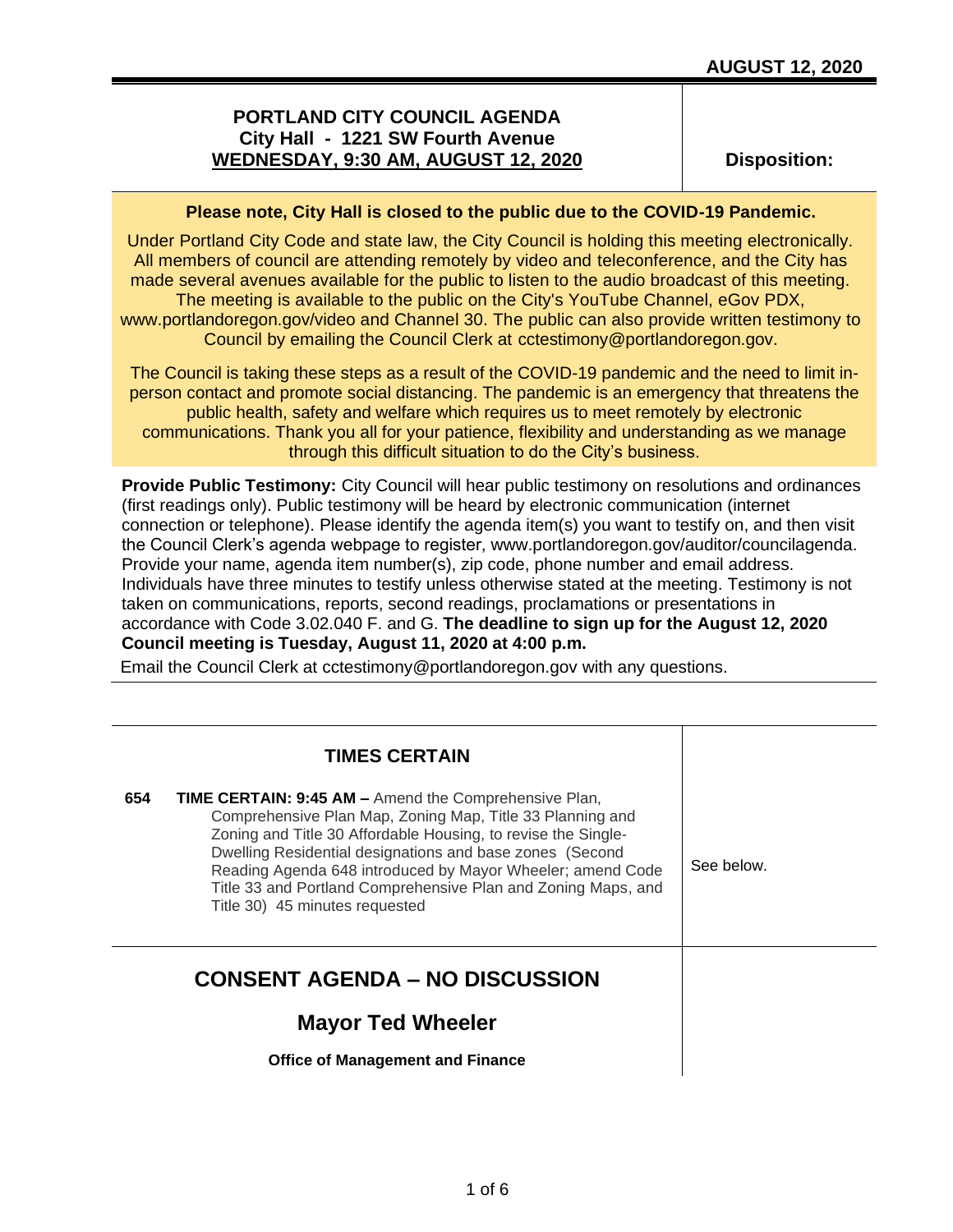| $*655$<br>*656 | Authorize a grant agreement with Worksystems Inc. for the<br>SummerWorks youth employment program within City Bureaus for<br>summer 2020 for an amount not to exceed \$551,600 (Ordinance)<br>Pay property damage claim of Michael Shindler in the sum of \$18,666<br>involving the Portland Bureau of Environmental Services<br>(Ordinance) | <b>AUGUST 12, 2020</b><br>Ongoing resources to<br>support this grant<br>agreement are allocated<br>in the Bureau of Human<br>Resource's FY 2020-21<br>budget.<br>\$18,666 from the<br>Insurance & Claims<br>Operating Fund.                                                                                                                                                                |
|----------------|----------------------------------------------------------------------------------------------------------------------------------------------------------------------------------------------------------------------------------------------------------------------------------------------------------------------------------------------|--------------------------------------------------------------------------------------------------------------------------------------------------------------------------------------------------------------------------------------------------------------------------------------------------------------------------------------------------------------------------------------------|
|                | <b>Portland Parks and Recreation</b>                                                                                                                                                                                                                                                                                                         |                                                                                                                                                                                                                                                                                                                                                                                            |
| $*657$         | Authorize the acceptance of a donation of .46 acres of real property on<br>NW Creston Rd adjacent to Forest Park to be used for park<br>purposes (Ordinance)                                                                                                                                                                                 | This donation is projected<br>to add \$424 in ongoing<br>operations &<br>maintenance costs,<br>which the bureau plans to<br>build into its budget in<br>outyears.                                                                                                                                                                                                                          |
| *658           | Authorize the acquisition of 9.8 acres of real property at 9715 NW<br>Newton Rd adjacent to Forest Park for \$350,000 to be used for<br>park purposes (Ordinance)                                                                                                                                                                            | The funding for this<br>purchase will come from<br>SDC revenue within the<br>Parks SDC Fund. The<br>acquisition of this<br>property is projected to<br>add \$9,212 in ongoing<br>operations &<br>maintenance costs,<br>which the bureau has<br>built into its budget in<br>outyears.                                                                                                       |
|                | <b>Commissioner Jo Ann Hardesty</b>                                                                                                                                                                                                                                                                                                          |                                                                                                                                                                                                                                                                                                                                                                                            |
|                | Fire & Police Disability & Retirement                                                                                                                                                                                                                                                                                                        |                                                                                                                                                                                                                                                                                                                                                                                            |
| *659           | Amend the Fire and Police Disability, Retirement and Death Benefit<br>Plan to comply with an arbitration decision for final pay calculation<br>for former members of the Portland Police Commanding Officers<br>Association and Portland Fire Fighters Association (Ordinance)                                                               | There will be a one-time<br>payment of \$240,000 to<br>cover benefits<br>retroactively, from 2013<br>to the present. Going<br>forward, the increase of<br>this estimated at<br>approximately \$75,000<br>per year. Resources are<br>sufficient within the<br>bureaus budget for the<br>current year, and future<br>years will be account for<br>in the annual tax levy<br>supporting FPDR. |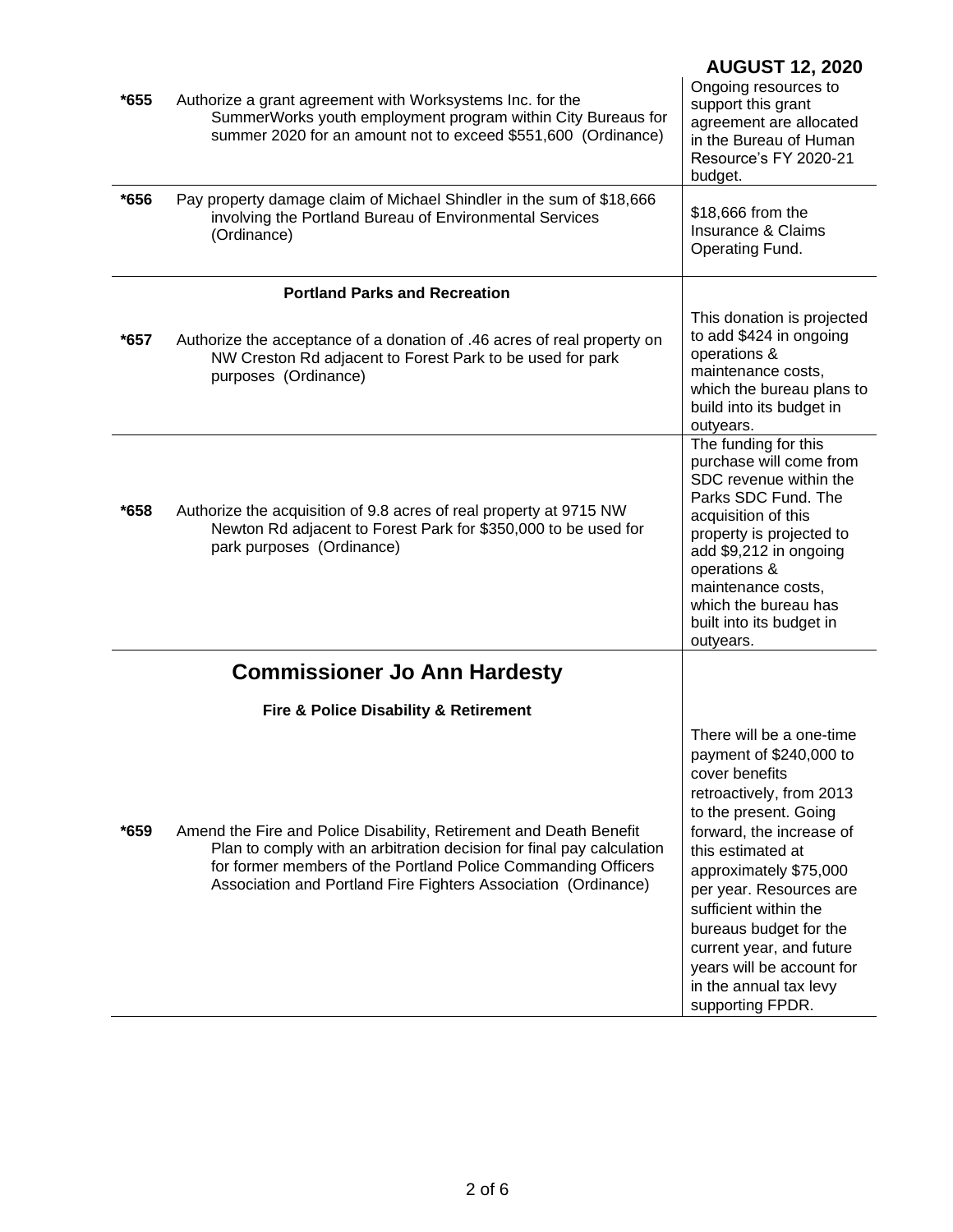|        | <b>REGULAR AGENDA</b>                                                                                                                                                                                                                                       |                                                                                                                                                                                                                                                                                                                                                                                                                                                                                                                                                                                                                                                                                                                                                                  |
|--------|-------------------------------------------------------------------------------------------------------------------------------------------------------------------------------------------------------------------------------------------------------------|------------------------------------------------------------------------------------------------------------------------------------------------------------------------------------------------------------------------------------------------------------------------------------------------------------------------------------------------------------------------------------------------------------------------------------------------------------------------------------------------------------------------------------------------------------------------------------------------------------------------------------------------------------------------------------------------------------------------------------------------------------------|
|        | <b>Mayor Ted Wheeler</b>                                                                                                                                                                                                                                    |                                                                                                                                                                                                                                                                                                                                                                                                                                                                                                                                                                                                                                                                                                                                                                  |
|        | <b>City Attorney</b>                                                                                                                                                                                                                                        |                                                                                                                                                                                                                                                                                                                                                                                                                                                                                                                                                                                                                                                                                                                                                                  |
| 660    | Update resolution requiring Portland Police Bureau to immediately<br>cease cooperation with militarized federal forces (Resolution;<br>amend Resolution No. 37496) 15 minutes requested                                                                     | This resolution clarifies<br>operational and policy<br>issues as they relate to<br>the Police Bureau's<br>interactions with federal<br>police or militarized<br>operatives. No fiscal<br>impact is anticipated.                                                                                                                                                                                                                                                                                                                                                                                                                                                                                                                                                  |
|        | <b>Office of Management and Finance</b>                                                                                                                                                                                                                     |                                                                                                                                                                                                                                                                                                                                                                                                                                                                                                                                                                                                                                                                                                                                                                  |
| $*661$ | Authorize a temporary interfund loan not to exceed \$3,500,000 from the<br>Housing Investment Fund to the Housing Development Costs and<br>the Grants Funds to fund program requirements on affordable<br>housing projects (Ordinance) 20 minutes requested | See below.                                                                                                                                                                                                                                                                                                                                                                                                                                                                                                                                                                                                                                                                                                                                                       |
|        | <b>Portland Housing Bureau</b>                                                                                                                                                                                                                              |                                                                                                                                                                                                                                                                                                                                                                                                                                                                                                                                                                                                                                                                                                                                                                  |
| $*662$ | Authorize Intergovernmental Agreement with Metro to receive Bond<br>Proceeds and implement Portland's Local Implementation Strategy<br>to satisfy Metro's Regional Housing Bond goals and requirements<br>(Ordinance) 20 minutes requested                  | See below.                                                                                                                                                                                                                                                                                                                                                                                                                                                                                                                                                                                                                                                                                                                                                       |
| $*663$ | Approve application under the Multiple-Unit Limited Tax Exemption<br>Program under the Inclusionary Housing Program for Vibrant Cities<br>Fargo located at 25 N Fargo St (Ordinance) 10 minutes requested                                                   | This action would result<br>in estimated foregone<br>property tax revenues to<br>the City totaling \$65,913<br>over ten years for 15<br>units affordable at or<br>below 80 percent MFI.<br>Total cost to all<br>jurisdictions forgoing<br>revenue is estimated at<br>\$199,734. The estimated<br>value of the tax<br>exemption for the first<br>year is \$21,687 (all<br>jurisdictions), which<br>equals approximately<br>\$1,332 per affordable unit<br>per year of affordability.<br>The City will still benefit<br>from property taxes<br>collected on the improved<br>value of the land during<br>the exemption period.<br>The City will pay<br><b>Multnomah County the</b><br>\$9,000 application<br>activation fee if the<br>application moves<br>forward. |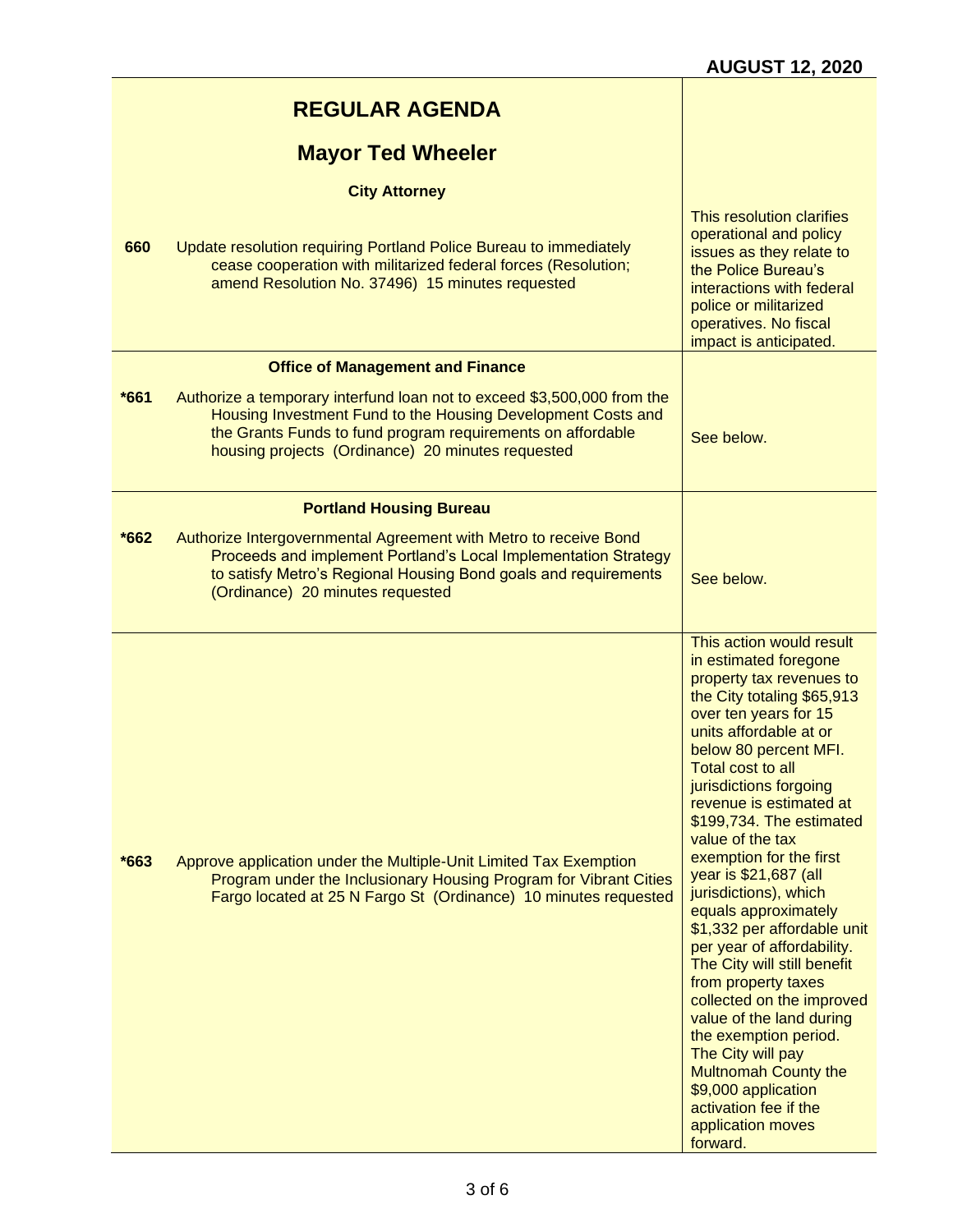# **Commissioner Chloe Eudaly**

### **Portland Bureau of Transportation**

| 664  | Assess benefited properties for street, sidewalk, stormwater, water main<br>and sanitary sewer improvements in the SW 45th Ave and<br>California St Local Improvement District (Hearing; Ordinance; C-<br>10048) 15 minutes requested                                                                           | The total cost of the<br>project is \$1,133,334.28<br>excluding pavement grind<br>and inlay costs. The final<br>assessment is in the<br>amount of \$819,419.41<br>with the assessment rate<br>of \$3.91 per square foot<br>being \$0.38 or 9.1%<br>below the estimated rate<br>of \$4.22 per<br>square foot at LID<br>formation. Additional<br>funding was provided by<br>the Portland Bureau of<br>Transportation in the<br>amount of \$33,602.94 in<br><b>Transportation System</b><br><b>Development Charge</b><br>(TSDC)<br>funding and \$199,282.24<br>for overhead costs, and<br>from the Portland Water<br>Bureau in the amount of<br>\$81,029.69. |
|------|-----------------------------------------------------------------------------------------------------------------------------------------------------------------------------------------------------------------------------------------------------------------------------------------------------------------|-----------------------------------------------------------------------------------------------------------------------------------------------------------------------------------------------------------------------------------------------------------------------------------------------------------------------------------------------------------------------------------------------------------------------------------------------------------------------------------------------------------------------------------------------------------------------------------------------------------------------------------------------------------|
|      | <b>Commissioner Amanda Fritz</b>                                                                                                                                                                                                                                                                                |                                                                                                                                                                                                                                                                                                                                                                                                                                                                                                                                                                                                                                                           |
|      | <b>Water Bureau</b>                                                                                                                                                                                                                                                                                             |                                                                                                                                                                                                                                                                                                                                                                                                                                                                                                                                                                                                                                                           |
| *665 | Authorize the City of Portland, on behalf of the Portland Water Bureau,<br>to acquire certain permanent and temporary property rights<br>necessary for construction of the Willamette River Crossing Project<br>through the exercise of the City's eminent domain authority<br>(Ordinance) 15 minutes requested | This ordinance amends<br>and supersedes sections<br>of Ordinance No. 189320<br>authorizing the Portland<br><b>Water Bureau to acquire</b><br>privately-owned property<br>rights using the City's<br>eminent domain power.<br>The new language<br>adjusts parameters of<br>land not specified in the<br>original ordinance. The<br>cost of this property<br>rights acquisition is built<br>into the original project<br>budget, and this<br>adjustment will generate<br>no material changes to<br>said cost.                                                                                                                                               |

**654** Amend the Comprehensive Plan, Comprehensive Plan Map, Zoning Map, Title 33 Planning and Zoning and Title 30 Affordable Housing, to revise the Single-Dwelling Residential designations and base zones (Second Reading Agenda 648; amend Code Title 33 and Portland Comprehensive Plan and Zoning Maps, and Title 30) 1 hour requested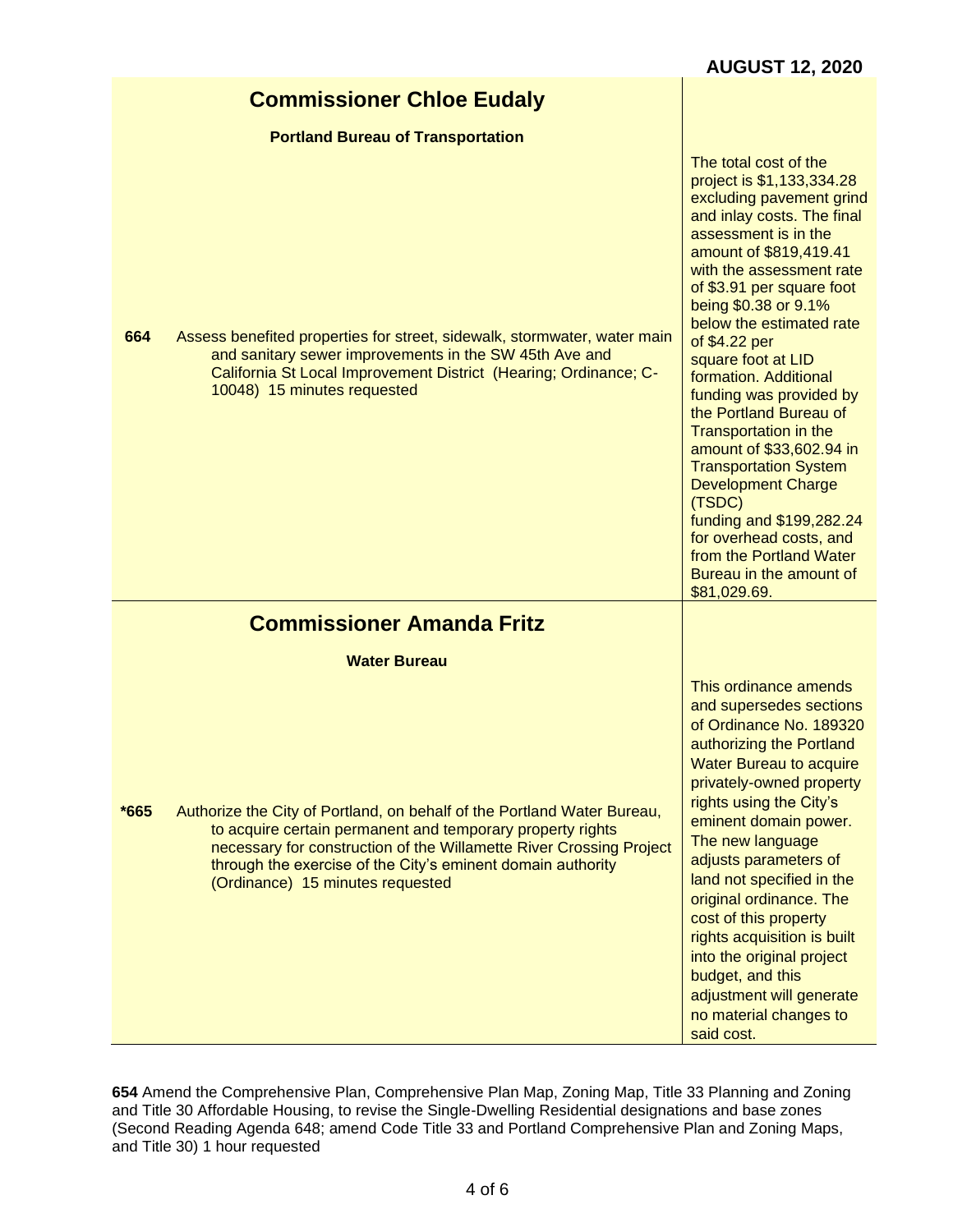## **CBO Analysis**

This Ordinance revises Zoning Code development standards in Portland's single-dwelling zones (Chapter 33.110) and associated regulations in other Zoning Code chapters as part of the Residential Infill Project (RIP). The amendments also make related changes to the Zoning Map and the Portland Comprehensive Plan and Comprehensive Plan Map. The amendments include Zoning Code regulations that will be administered by the Bureau of Development Services and development bonuses for affordable housing that will be administered by the Housing Bureau.

The Zoning Code amendments increase the number of residential dwelling units allowed in ~68% of Portland's single-dwelling zoned land and provide development bonuses for projects that include affordable units. An economic feasibility analysis (Residential Infill Project, Volume 3, Appendix A) indicates that the changes enable the development of duplexes, triplexes and fourplexes and could generate as much as \$871 million of additional construction investment if the market supports demand for these housing types.

This Ordinance has the following direct fiscal impacts for the City:

#### **Bureau of Development Services Impacts:**

These changes will impact BDS in terms of staff time for administration and review. One-time costs include staff training, creation of public information, and permit system updates. These costs are currently unknown. Additional ongoing staff time will be necessary as a result of applying floor area ratio (FAR) limits and for increased input from infrastructure bureaus as a result of lot confirmation zoning code amendments. BPS estimated the impacts to BDS staffing and found that there was an increase in permit review time of 555 hours (0.27 FTE) and an increase in lot confirmation/property line adjustment reviews of 223 hours (0.11 FTE). BPS states that the increase in permit review time increases the cost of providing services by an amount equivalent to a 3-cent increase per \$1,000 in valuation to the land use plan review fee. BDS plans to address the fee in an ordinance closer to the effective date of these changes. Due to the small increased costs in lot confirmation/property line adjustment reviews, BDS plans to use existing resources to cover those costs.

### **Portland Housing Bureau Impacts:**

The new affordable unit bonus provision will require additional PHB staff time to develop administrative rules for both ownership and rental units, as well as administer and monitor the bonus and compliance with the associated rules. The impact is uncertain as it is not known how many projects will use this bonus; PHB intends to monitor and ascertain staffing needs after the ordinance has been in effect.

**\*661** Authorize a temporary interfund loan not to exceed \$3,500,000 from the Housing Investment Fund to the Housing Development Costs and the Grants Funds to fund program requirements on affordable housing projects (Ordinance)

## **CBO Analysis**

This Ordinance authorizes an interfund loan from the Housing Investment Fund to the Housing Development Costs Fund and Grants Fund for a total not to exceed amount of 3.5 million. Of this amount, \$2,500,000 can be loaned to the Housing Development Costs Fund and \$1,000,000 to the Grants Fund. The loan is needed to fund program requirements on affordable housing projects in the coming months in anticipation of City bond proceeds in FY 2020-21 and grants from the Metro Bond. The fee revenue will not be available as needed to pay for project disbursements.

The Housing Investment Fund contains sufficient resources to provide a temporary loan to allow work to continue on schedule. The bureau states that current revenue projections and financial plans make it unlikely that the bureau will need these funds over the short term. The interfund loan is included in PHB's Adopted FY 2020-21 budget in the amount of \$401,278; the bureau expects to make adjustments to this amount in the Fall Budget Monitoring Process. The interfund loans will accrue interest at the City's Investment Fund earnings rate, payable monthly to the Housing Investment Fund. They are payable upon maturity, which is December 31, 2021 for the \$1.0 million from the Grants Fund and June 30, 2021 for the \$2.5 million from the Housing Costs Fund.